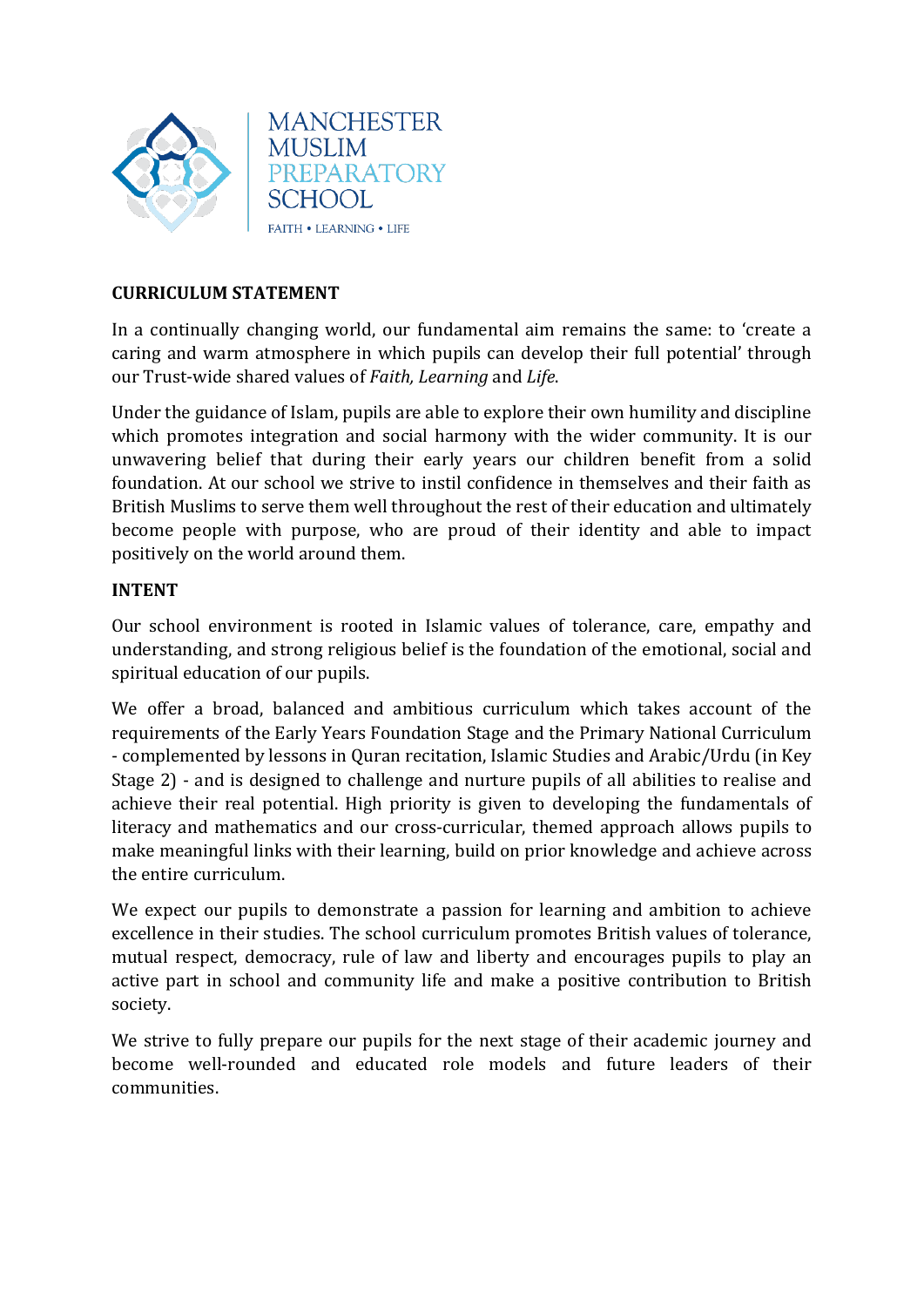## **IMPLEMENTATION**

Our Islamic ethos permeates all areas of school life and daily prayer is an integral part of the school timetable. Skills and knowledge are taught discretely in subject areas so that our pupils gain a broad understanding of each subject; wherever possible links are made to class topics so that skills can be applied across the curriculum.

Children are expected to work hard and demonstrate positive learning behaviour to both maximise their own individual learning potential as well as contribute to the school and wider community.

We are committed to working in partnership with parents and believe that when home and school work closely together, the best outcomes for pupils will be achieved.

Our pupils have access to a wide range of extra-curricular activities and visitors are regularly invited into school. Educational visits are carefully chosen to extend and deepen pupils' understanding of themselves and the world they live in.

MMPS is a UNICEF Rights Respecting School with pupils actively involved in wholeschool decision making through our School Ambassadors and other positions of responsibility.

We believe that one of our fundamental tasks is to develop pupils' love for reading during their time at MMPS that will ultimately enable them to become independent and self-driven lifelong learners.

## **IMPACT**

The impact of the curriculum is monitored through pupil voice, assessment outcomes, planning, monitoring of books and displays, learning walks, discussion with teaching staff, pupils and parents.

Teachers plan their lessons with clear learning objectives and expected outcomes based on the teacher's detailed knowledge of each pupil and tasks are set at appropriate levels of ability. Teachers make note of individual pupils who do not achieve at the expected level for the lesson and use this information when planning the next lesson.

Day-to-day, ongoing teacher assessment is a crucial method which provides instant feedback to the teacher and ensures progress within every lesson. Assessment for learning is used to inform planning for subsequent lessons.

Progress is assessed regularly. At the end of each half term, assessment data is discussed with Lead for Teaching and Learning (SLT) and SEND-Co and shared with Subject Leads and the Assessment Lead. In cases where pupils are identified as making 'slow progress' in English or Mathematics, rapid interventions are put in place to address gaps in learning and targets are set and monitored. Equally, we ensure that pupils who are making more than expected progress are challenged and stretched further.